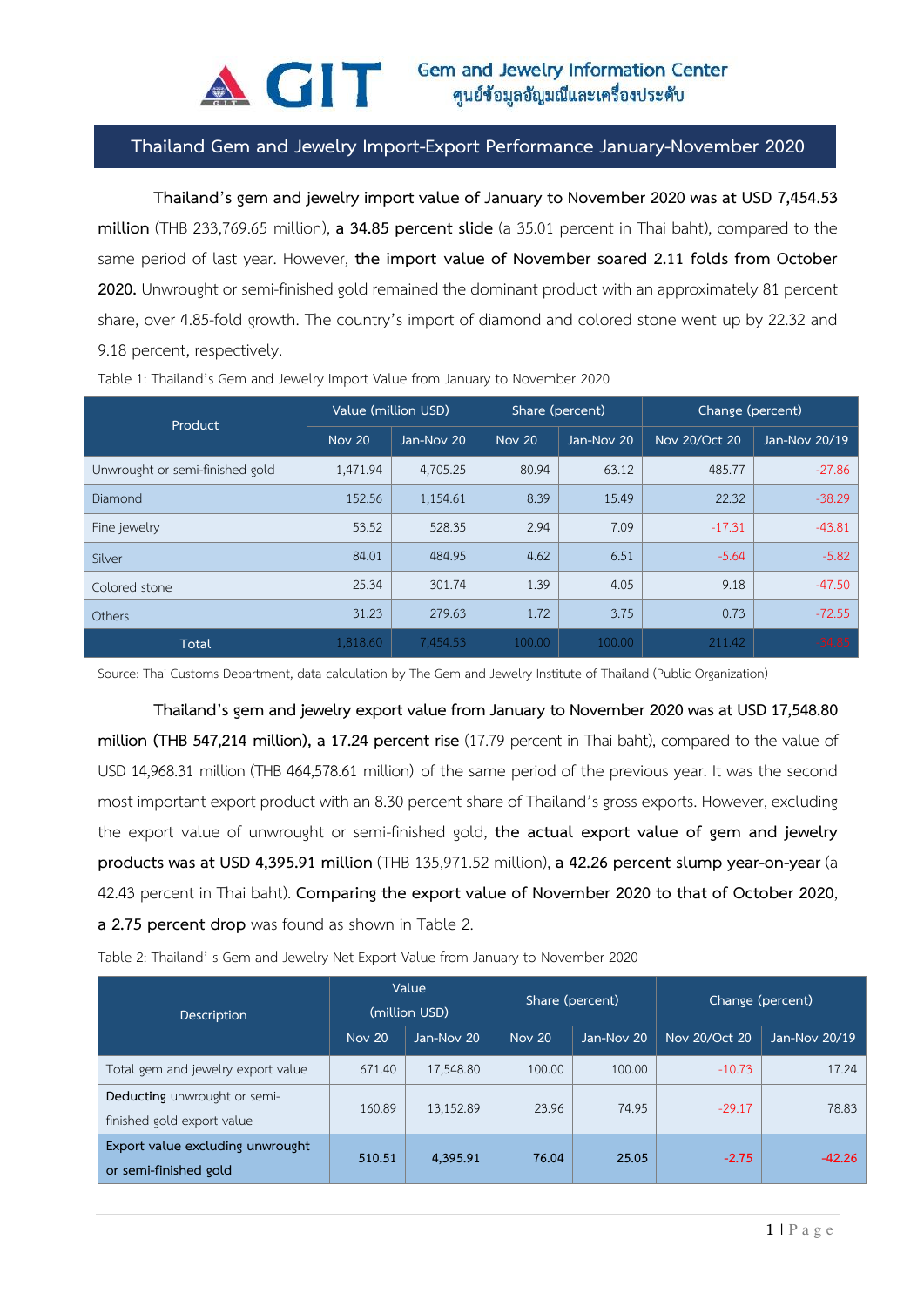

## Table 2: Thailand' s Gem and Jewelry Net Export Value from January to November 2020 (Cont.)

| <b>Description</b>                                                     | Value<br>(million USD) |            | Share (percent) |            | Change (percent) |               |
|------------------------------------------------------------------------|------------------------|------------|-----------------|------------|------------------|---------------|
|                                                                        | Nov 20                 | Jan-Nov 20 | Nov 20          | Jan-Nov 20 | Nov 20/Oct 20    | Jan-Nov 20/19 |
| Deducting the value of products<br>returned after overseas trade fairs | 18.91                  | 209.44     | 2.82            | 1.19       | 28.73            | $-58.72$      |
| Net export value                                                       | 491.60                 | 4,186.47   | 73.22           | 23.86      | $-3.66$          | $-41.09$      |

Source: Thai Customs Department, data calculation by The Gem and Jewelry Institute of Thailand (Public Organization)

## Table 3: Thailand's Gem and Jewelry Export Value by Product from January to November 2020

| Product                              | Value (million USD) |            | Share (percent)            |            | Change (percent) |               |
|--------------------------------------|---------------------|------------|----------------------------|------------|------------------|---------------|
|                                      | <b>Nov 20</b>       | Jan-Nov 20 | $\overline{\text{Nov}}$ 20 | Jan-Nov 20 | Nov 20/Oct 20    | Jan-Nov 20/19 |
| 1. Unwrought or semi-finished gold   | 160.89              | 13,152.89  | 23.96                      | 74.95      | $-29.17$         | 78.83         |
| 2. Fine jewelry                      | 279.27              | 2,378.57   | 41.60                      | 13.55      | $-7.69$          | $-30.43$      |
| 2.1 Silver jewelry                   | 149.82              | 1,296.65   | 22.32                      | 7.39       | $-9.45$          | $-7.25$       |
| 2.2 Gold jewelry                     | 112.59              | 967.98     | 16.77                      | 5.52       | $-8.00$          | $-46.07$      |
| 2.3 Platinum jewelry                 | 8.97                | 56.87      | 1.34                       | 0.32       | 28.56            | $-18.88$      |
| 2.4 Others                           | 7.89                | 57.07      | 1.17                       | 0.32       | 2.25             | $-63.44$      |
| 3. Diamond                           | 100.79              | 838.11     | 15.01                      | 4.78       | 21.20            | $-41.39$      |
| 3.1 Rough diamond                    | 1.05                | 20.98      | 0.16                       | 0.12       | 137.37           | $-72.39$      |
| 3.2 Polished diamond                 | 99.71               | 816.09     | 14.85                      | 4.65       | 20.63            | $-39.68$      |
| 3.3 Others                           | 0.03                | 1.04       | 0.00                       | 0.01       | $-60.26$         | $-2.54$       |
| 4. Colored stone                     | 41.60               | 508.05     | 6.20                       | 2.90       | $-9.39$          | $-63.32$      |
| 4.1 Rough stone                      | 1.99                | 45.83      | 0.30                       | 0.26       | $-37.70$         | $-68.84$      |
| 4.2 Polished precious stone          | 29.03               | 310.20     | 4.32                       | 1.77       | $-0.39$          | $-63.84$      |
| 4.3 Polished semiprecious stone      | 10.58               | 152.02     | 1.58                       | 0.87       | $-22.06$         | $-60.00$      |
| 5. Costume jewelry                   | 21.68               | 222.99     | 3.23                       | 1.27       | 1.48             | $-42.20$      |
| 6. Waste or scrape of precious metal | 11.12               | 186.41     | 1.66                       | 1.06       | $-26.12$         | $-75.41$      |
| 7. Others                            | 56.05               | 261.78     | 8.34                       | 1.49       | $-1.51$          | 11.07         |
| Total<br>$(1+2+3+4+5+6+7)$           | 671.40              | 17,548.80  | 100.00                     | 100.00     | $-10.73$         | 17.24         |

Source: Thai Customs Department, data calculation by The Gem and Jewelry Institute of Thailand (Public Organization)

According to Table 3, the export value of the noted products in November 2020 suggests the followings:

1) **Finished products:** Silver jewelry and gold jewelry went down by 9.45 and 8 percent, respectively. On the contrary, costume jewelry and platinum jewelry rose 1.48 and 28.56 percent, respectively.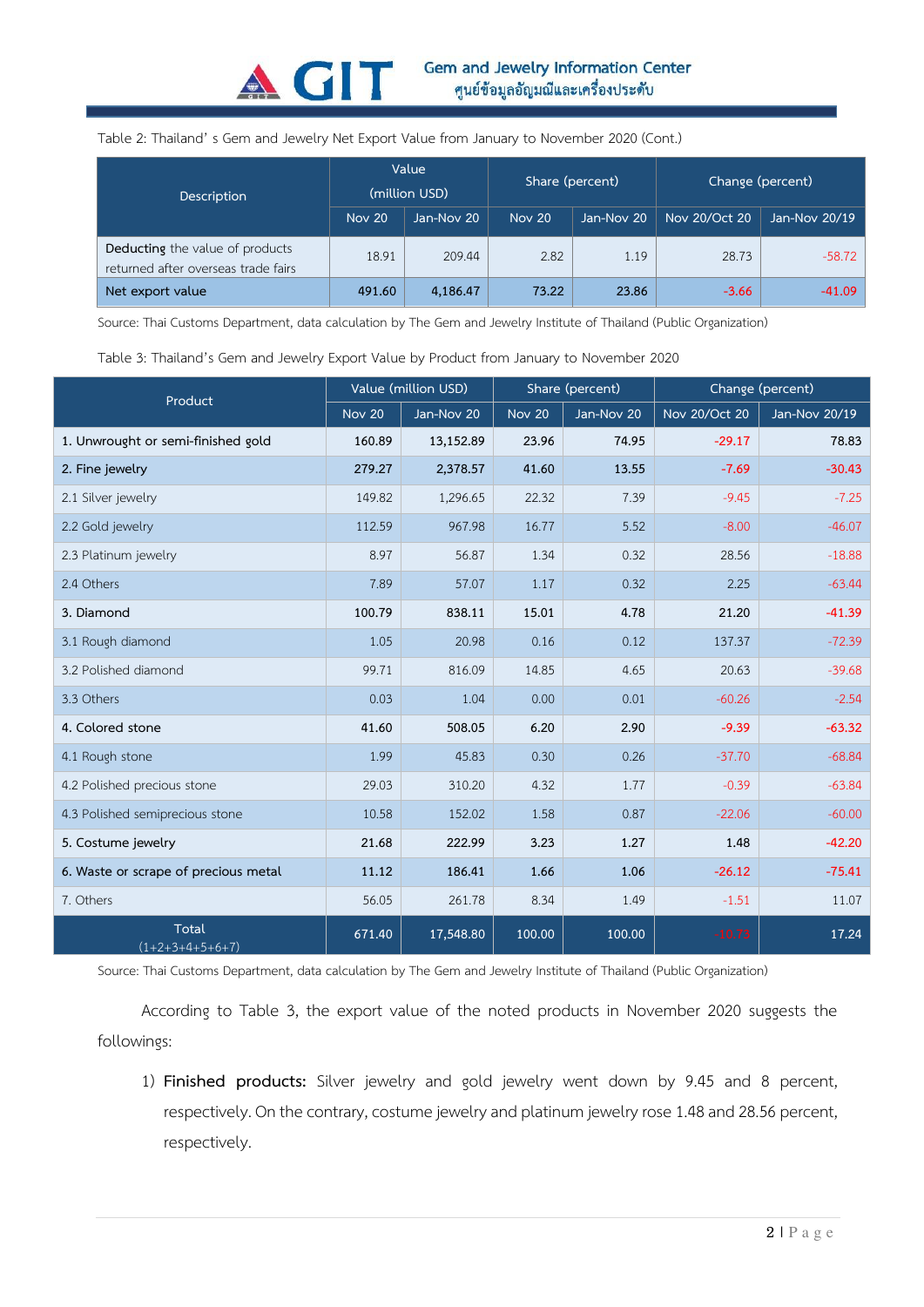2) **Semi-finished products:** Polished diamond increased 20.63 percent. Meanwhile, polished precious and semiprecious stone fell 0.39 and 22.06 percent, respectively.

The shrinkage of Thai gem and jewelry (excluding gold) export value in November was because the export value to several key markets, particularly the US, Hong Kong, Germany, and Australia, ranked at the top, second, fourth, and fifth place, decreased 6.89, 14.02, 13.98, and 35.83 percent, respectively. Thailand's export to India, listed at the third place, escalated by 65.37 percent.

The decline in the export value to **the US** was partly because of the continually rising COVID-19 infection cases. The pandemic affected the market's economic recovery. Its unemployment rate was also high. In addition, the US' consumer confidence index in November dropped to 96.1 from 101.4 in October. Consequently, the export value of silver jewelry and gold jewelry, Thailand's key export products to the US with a total share of around 80 percent, went down 11.30 and 10.31 percent, respectively. Polished diamond, costume jewelry, and polished semi-precious stone, the major products, shrank 5.32, 6.77, and 46.11 percent. Nevertheless, polished precious stone surged 62.52 percent.

Due to its stagnant economy, the export value to **Hong Kong** fell. In the third quarter, the market's economy slid 3.5 percent because the pandemic severely crippled its tourism businesses and retail businesses. Retail sales of gem and jewelry goods, luxury products, constantly dropped. The decrease weakened the export value of several key products of Thailand-- polished diamond, gold jewelry, silver, polished precious and semiprecious stone.

The shrinkage of the export value to Germany was a result of the pandemic. As the number of new infection cases constantly increased, the government implemented partial lockdown measure in November. Due to the situation, business operators and consumers' confidence was continuously impaired from October. Consumers were cautious in spending on luxury goods. Thus, Thailand's export value of silver jewelry, the dominant product with an around 80 percent share, decreased 13.42 percent. The export value of gold jewelry, the product at the following ranking with an approximately 7 percent share, grew 9.13 percent.

The export value to **Australia** decreased since the export value of silver jewelry, the primary product to the market accounting for about 69 percent share, and gold jewelry dropped 14.94 and 0.55 percent, respectively.

Thailand's export value to **India** rose as the export value of polished diamond, accounting for a nearly 50 percent share, and silver surged. However, the export value of rough gemstone, polished precious and semiprecious stone, and gold jewelry shrank.